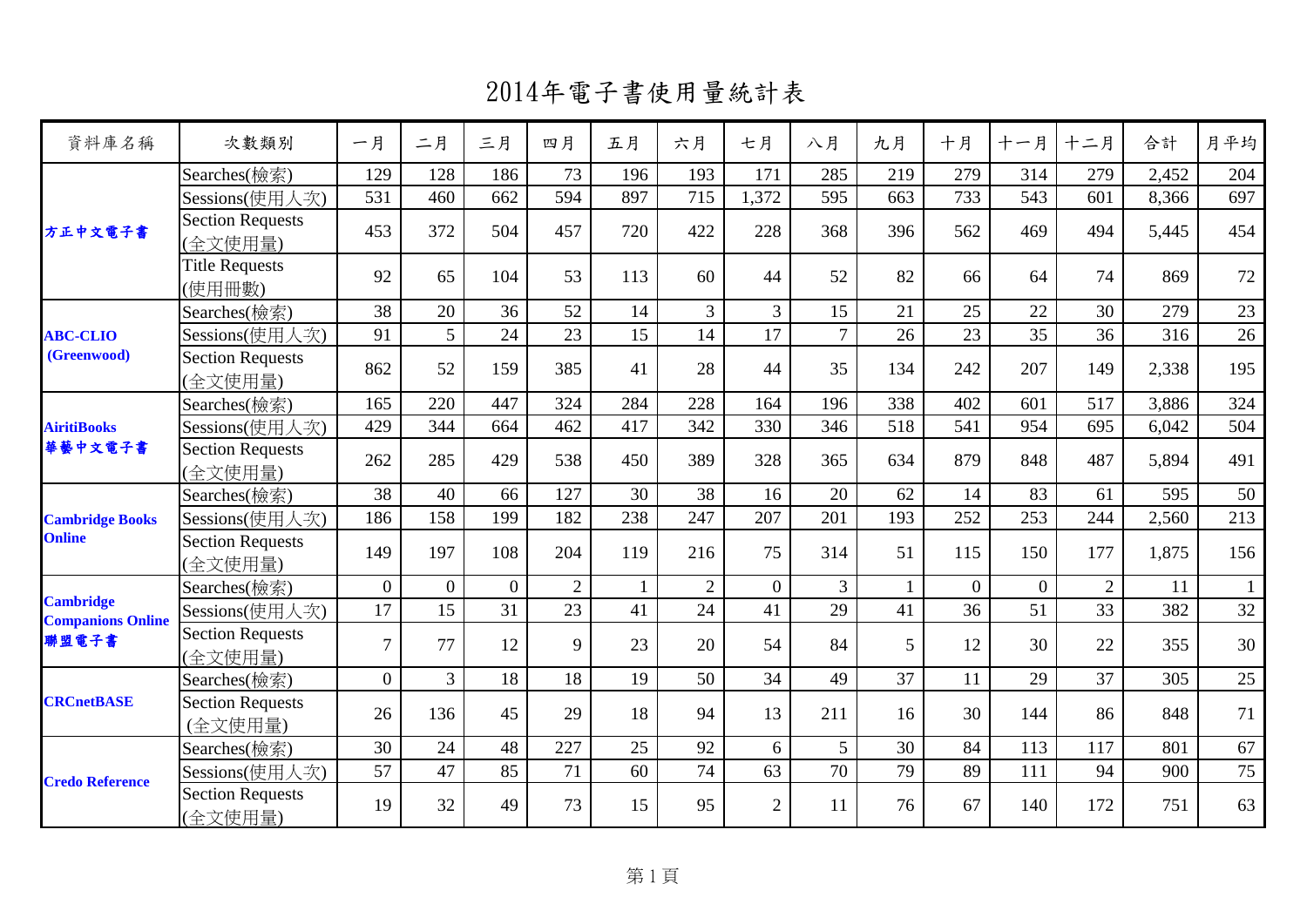| 資料庫名稱                       | 次數類別                               | 一月             | 二月             | 三月             | 四月             | 五月             | 六月             | 七月             | 八月             | 九月             | 十月             | 十一月            | 十二月            | 合計             | 月平均            |
|-----------------------------|------------------------------------|----------------|----------------|----------------|----------------|----------------|----------------|----------------|----------------|----------------|----------------|----------------|----------------|----------------|----------------|
| <b>Digital Dissertation</b> | Searches(檢索)                       | 477            | 269            | 369            | 440            | 330            | 635            | 354            | 338            | 592            | 585            | 375            | 592            | 5,356          | 446            |
| <b>Consortium</b>           | Sessions(使用人次)                     | 343            | 218            | 267            | 276            | 288            | 378            | 258            | 248            | 600            | 515            | 325            | 600            | 4,316          | 360            |
| 敦位化論文典藏聯<br>盟               | <b>Title Requests</b><br>(使用冊數)    | 468            | 295            | 250            | 324            | 285            | 195            | 209            | 235            | 374            | 379            | 293            | 374            | 3,681          | 307            |
| <b>Early American</b>       | Searches(檢索)                       | 636            | 332            | 510            | 662            | 481            | 504            | 445            | 311            | 464            | 633            | 536            | 362            | 5,876          | 490            |
| <b>Imprints(EAI)</b>        | Sessions(使用人次)                     | 635            | 332            | 507            | 657            | 481            | 504            | 442            | 314            | 469            | 628            | 535            | 359            | 5,863          | 489            |
| 國科會圖書計畫電<br>子書              | <b>Section Requests</b><br>(全文使用量) |                |                | $\overline{7}$ | 23             | 8              | $\overline{3}$ | $\theta$       | 13             | 14             |                | $\overline{2}$ | 50             | 123            | 10             |
| <b>Early English Books</b>  | Searches(檢索)                       | $\overline{0}$ | $\overline{0}$ | $\overline{0}$ | $\overline{0}$ | $\overline{0}$ | $\overline{0}$ | $\overline{0}$ | $\overline{0}$ | $\overline{0}$ | $\overline{0}$ | $\overline{0}$ | $\overline{0}$ | $\overline{0}$ | $\overline{0}$ |
| <b>Online(EEBO)</b>         | Sessions(使用人次)                     | $\overline{0}$ | $\Omega$       | $\overline{2}$ | 1              | $\overline{2}$ | $\overline{3}$ | $\overline{2}$ |                | $\overline{2}$ | $\overline{0}$ | $\overline{2}$ | $\theta$       | 15             | $\mathbf{1}$   |
| 國科會圖書計畫電<br>子書              | <b>Title Requests</b><br>(使用冊數)    | $\overline{0}$ | $\overline{0}$ | $\overline{0}$ | 3              | $\Omega$       | $\Omega$       | $\theta$       | $\Omega$       | $\overline{0}$ | $\theta$       | $\theta$       | $\Omega$       | $\overline{3}$ | $\overline{0}$ |
| <b>Emerald</b>              | <b>Section Requests</b><br>(全文使用量) | 95             | 63             | 44             | 81             | 42             | N/A            | N/A            | 14             | 65             | 85             | 50             | 46             | 585            | 59             |
|                             | Searches(檢索)                       | 90             | 75             | 102            | 117            | 92             | 59             | 100            | 72             | 84             | 127            | 79             | 42             | 1,039          | 87             |
| <b>Gale Virtual</b>         | Sessions(使用人次)                     | 91             | 76             | 103            | 117            | 91             | 59             | 100            | 77             | 84             | 129            | 84             | 42             | 1,053          | 88             |
| <b>Reference Library</b>    | <b>Section Requests</b><br>(全文使用量) |                |                | 23             | $\overline{0}$ |                | $\theta$       | $\overline{0}$ | 25             | $\overline{0}$ | 13             | 20             | $\Omega$       | 84             | $\overline{7}$ |
|                             | Searches(檢索)                       | 8,987          | 11,858         | 14,672         | 8,874          | 14,700         | 10,622         | 4,546          | 4,075          | 3,390          | 5,475          | 6,825          | 7,996          | 102,020        | 8,502          |
| <b>HyRead ebook</b>         | <b>Section Requests</b><br>(全文使用量) | 12,183         | 12,702         | 19,471         | 15,749         | 15,289         | 13,205         | 12,201         | 12,711         | 17,470         | 18,541         | 11,878         | 7,337          | 168,737        | 14,061         |
|                             | <b>Title Requests</b><br>(使用冊數)    | 345            | 340            | 578            | 458            | 384            | 365            | 454            | 376            | 444            | 645            | 641            | 594            | 5,624          | 469            |
|                             | Searches(檢索)                       |                | 5              | $\overline{0}$ | $\overline{0}$ | 27             | 58             | 43             | 41             | 51             | 36             | 40             | 44             | 346            | 29             |
| <b>IGI Global</b>           | Sessions(使用人次)                     | $\overline{3}$ | $\overline{7}$ | 13             | 1              | 26             | 52             | 45             | 40             | 41             | 32             | 43             | 44             | 347            | 29             |
|                             | <b>Section Requests</b><br>(全文使用量) | 15             | 34             | 35             | 44             | 13             | 53             | 19             | 30             | $\overline{4}$ | 3              | 44             | 58             | 352            | 29             |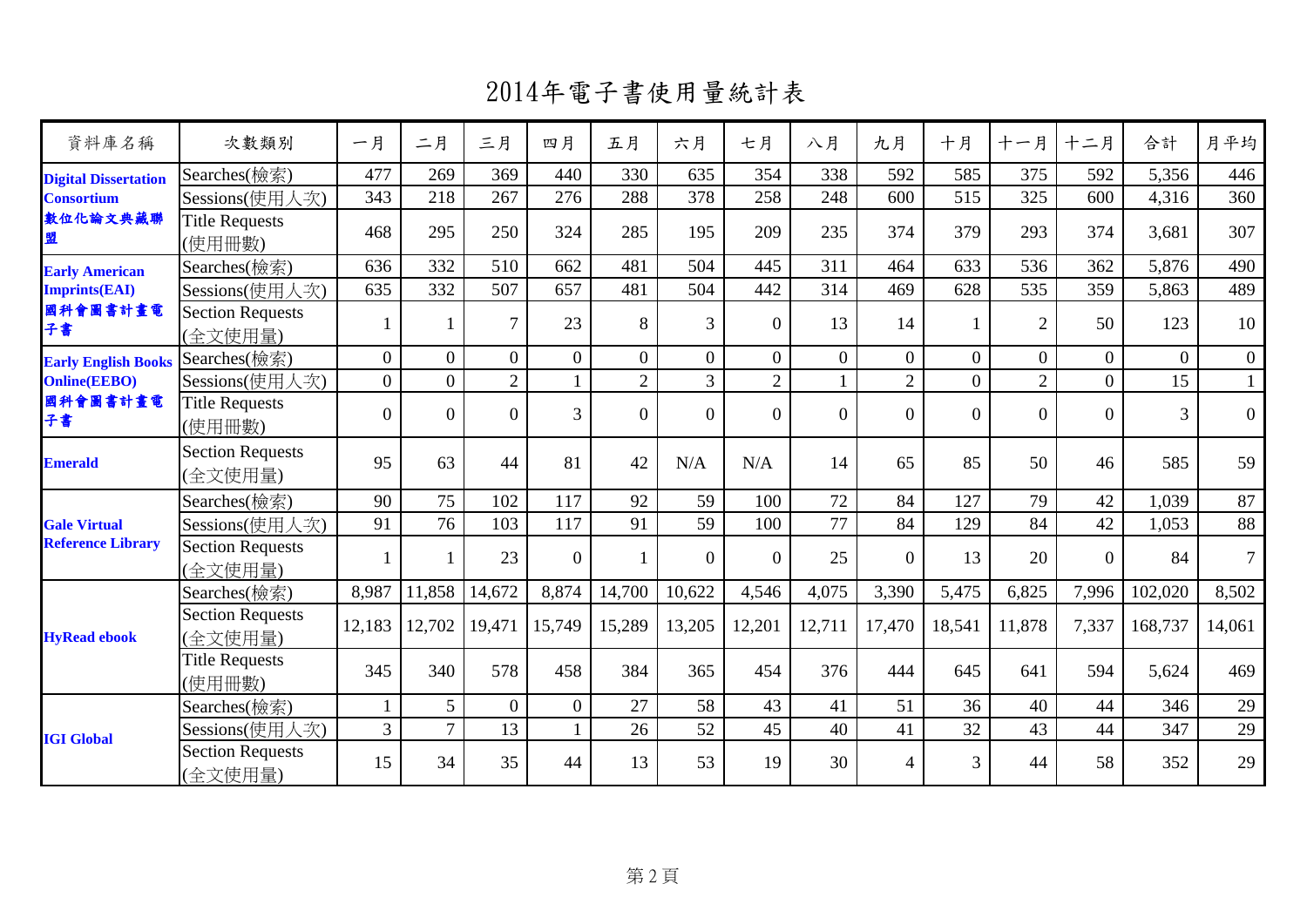| 資料庫名稱                                | 次數類別                               | 一月             | 二月             | 三月     | 四月             | 五月             | 六月             | 七月             | 八月             | 九月             | 十月             | 十一月            | 十二月            | 合計      | 月平均             |
|--------------------------------------|------------------------------------|----------------|----------------|--------|----------------|----------------|----------------|----------------|----------------|----------------|----------------|----------------|----------------|---------|-----------------|
|                                      | Searches(檢索)                       | 12             | 23             | 31     | 20             | 10             | 14             | 5              | 21             | 55             | 32             | 24             | 17             | 264     | 22              |
|                                      | Sessions(使用人次)                     | 31             | 28             | 47     | 28             | 18             | 38             | 19             | 28             | 60             | 30             | 31             | 42             | 400     | $\overline{33}$ |
| IGLibrary平臺<br>(BEP/CUP/SIAM/Springe | <b>Section Requests</b><br>(全文使用量) | N/A            | N/A            | N/A    | $\overline{7}$ | 113            | 72             | 31             | 18             | 32             | 15             | 8              | 6              | 302     | 34              |
|                                      | <b>Title Requests</b><br>(使用冊數)    | 13             | 20             | 572    | 21             | 116            | 76             | 32             | 24             | 44             | 22             | 13             | 10             | 963     | 80              |
|                                      | Sessions(使用人次)                     | 211            | 45             | 310    | 291            | 156            | 158            | 5              | 203            | 184            | 493            | 498            | 501            | 3,055   | 255             |
| <b>IOS</b>                           | Section Requests<br>(全文使用量)        | $\overline{0}$ | $\overline{0}$ | 128    | $\overline{0}$ | $\overline{2}$ | $\overline{0}$ | $\overline{0}$ | $\overline{0}$ | 2              | 8              | $\overline{0}$ | $\overline{2}$ | 142     | 12              |
|                                      | <b>Title Requests</b><br>(使用冊數)    | 272            | 52             | 375    | 292            | 207            | 185            | 5              | 269            | 225            | 490            | 491            | 499            | 3,362   | 280             |
| McGraw Hill                          | Searches(檢索)                       | 51             | 95             | 153    | 212            | 72             | 84             | 48             | 104            | 116            | 76             | 94             | 63             | 1,168   | 97              |
|                                      | Sessions(使用人次)                     | 108            | 146            | 274    | 167            | 160            | 176            | 160            | 170            | 185            | 168            | 217            | 166            | 2,097   | 175             |
| 聯盟電子書                                | <b>Title Requests</b><br>(使用冊數)    | 41             | 9              | 37     | 26             | 11             | 10             | $\overline{4}$ | 19             | 17             |                | $\overline{7}$ | 13             | 195     | 16              |
|                                      | Searches(檢索)                       | 23             | 57             | 18     | 95             | 496            | 337            | 293            | 149            | 219            | 233            | 126            | 51             | 2,097   | 175             |
| <b>MyiLibrary</b>                    | Sessions(使用人次)                     | 1,580          | 1,033          | 1,444  | 1,455          | 1,372          | 1,132          | 1,293          | 915            | 1,316          | 1,674          | 1,133          | 904            | 15,251  | 1,271           |
|                                      | <b>Section Requests</b><br>(全文使用量) | 800            | 1,002          | 795    | 854            | 815            | 494            | 623            | 537            | 3,398          | 1,717          | 852            | 1,490          | 13,377  | 1,115           |
|                                      | Searches(檢索)                       | 7,630          | 5,324          | 11,349 | 9,975          | 9,519          | 6,333          | 7,248          | 4,049          | 9,560          | 10,688         | 10,347         | 12,201         | 104,223 | 8,685           |
|                                      | Sessions(使用人次)                     | 1,686          | 1,236          | 2,593  | 2,171          | 2,360          | 1,815          | 1,782          | 1,452          | 3,448          | 3,287          | 3,402          | 4,160          | 29,392  | 2,449           |
| NetLibrary電子書                        | Title Requests(Online)<br>(使用冊數)   | 32             | 20             | 64     | 57             | 40             | 41             | 27             | 31             | 32             | 49             | 43             | 38             | 474     | 40              |
|                                      | Title Requests(Offline)<br>(使用冊數)  |                | $\overline{3}$ |        | 18             | 6              | $\overline{3}$ | 5              | $\tau$         | $\overline{4}$ | $\overline{2}$ | 3              | 14             | 67      | 6               |
| <b>Oxford Scholarship</b>            | Searches(檢索)                       | 63             | 23             | 45     | 1              | 13             | 6              | $\overline{0}$ | 6              | $\overline{4}$ | $\overline{2}$ |                | $\overline{4}$ | 168     | 14              |
| Online聯盟電子書                          | <b>Section Requests</b><br>(全文使用量) | 1,004          | 728            | 1,961  | 215            | 328            | 203            | 117            | 49             | 103            | 343            | 2,540          | 2,231          | 9,822   | 819             |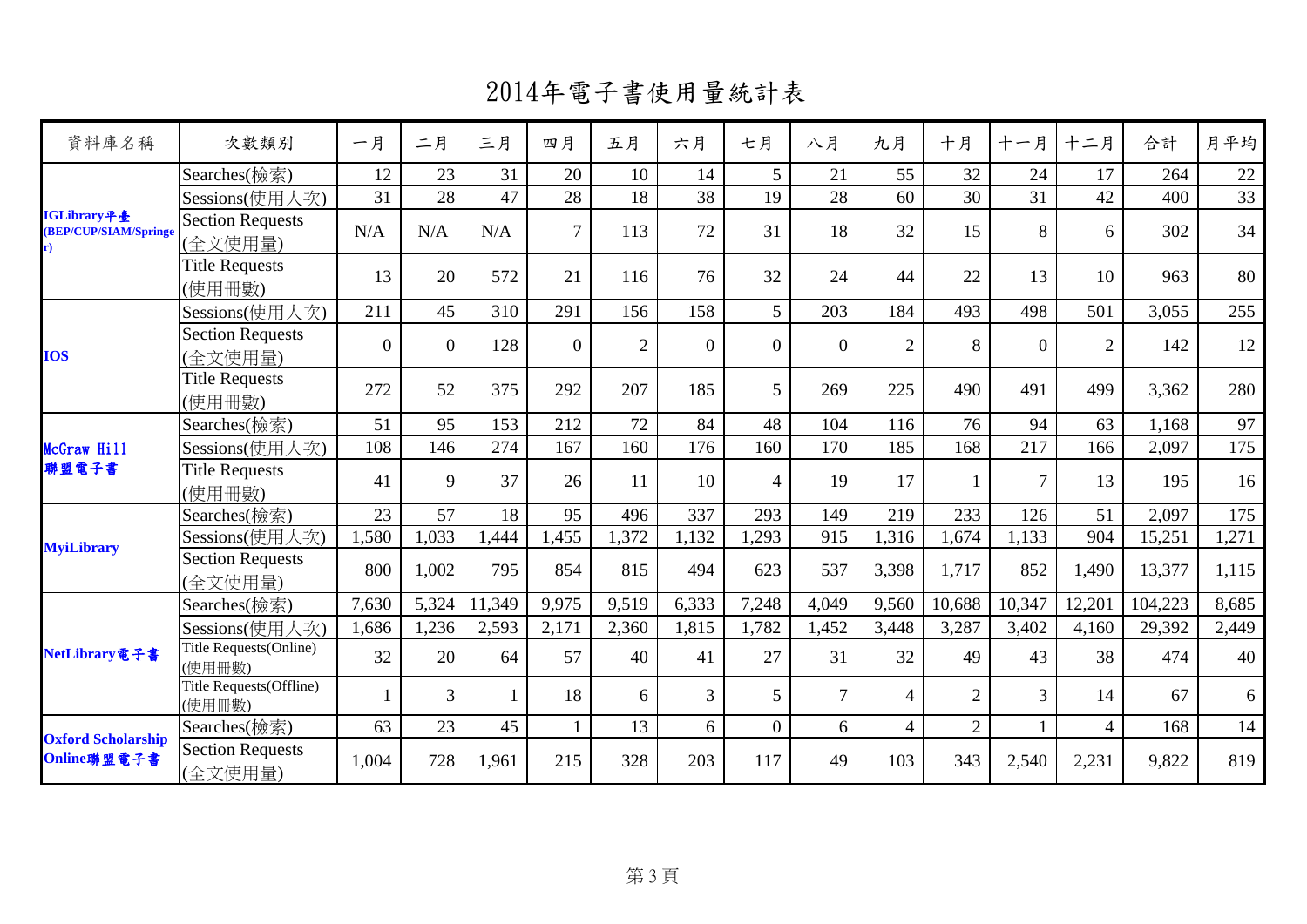2014年電子書使用量統計表

| 次數類別                               | 一月              | 二月             | 三月             | 四月    | 五月             | 六月       | 七月             | 八月       | 九月             | 十月             | 十一月            | 十二月    | 合計     | 月平均   |
|------------------------------------|-----------------|----------------|----------------|-------|----------------|----------|----------------|----------|----------------|----------------|----------------|--------|--------|-------|
| Searches(檢索)                       | 8               | 23             | 19             | 22    | 117            | 61       | 34             | 74       | 35             | 53             | 29             | 76     | 551    | 46    |
| <b>Title Requests</b><br>(使用冊數)    | 5               | 17             | 8              |       | $\overline{2}$ | 15       | $\overline{2}$ |          | $\overline{3}$ | $\tau$         | 10             | 5      | 76     | 6     |
| Searches(檢索)                       | 35              | 25             | 15             | 11    | 22             | 25       | 16             | 9        | 21             | 63             | 16             | 42     | 300    | 25    |
| Sessions(使用人次)                     | 18              | 17             | 28             | 26    | 23             | 21       | 14             | 11       | 27             | 32             | 22             | 31     | 270    | 23    |
| <b>Section Requests</b><br>(全文使用量) | $5\overline{)}$ | 16             | $\tau$         | 10    | 3              | $\Omega$ | $\Omega$       | $\Omega$ | 5              | $\overline{3}$ | 12             | 11     | 72     | 6     |
| <b>Section Requests</b><br>(全文使用量) | 348             | 427            | 374            | 660   | 379            | 1,495    | 379            | 510      | 1,288          | 560            | 907            | 5,936  | 13,263 | 1,105 |
| <b>Title Requests</b><br>(使用冊數)    | 338             | 358            | 348            | 616   | 359            | 917      | 236            | 464      | 728            | 363            | 727            | 3,036  | 8,490  | 708   |
| <b>Section Requests</b><br>(全文使用量) | $\overline{0}$  | $\theta$       | 5,369          | 7,618 | 7,540          | 5,760    | 3,895          | 4,512    | 10,097         | 11,015         | 7,746          | 12,677 | 76,229 | 6,352 |
| Searches(檢索)                       | 1,688           | 2,210          | 3,598          | 3,479 | 2,212          | 1,268    | 1,162          | 1,151    | 2,026          | 1,313          | 1,320          | 1,160  | 22,587 | 1,882 |
| <b>Section Requests</b><br>(全文使用量) | 214             | 163            | 378            | 339   | 220            | 336      | 284            | 211      | 184            | 373            | 128            | 369    | 3,199  | 267   |
| <b>Section Requests</b><br>(全文使用量) |                 | 17             | $\overline{4}$ | 6     | 1,153          | 597      | $\theta$       |          | 3              | $\overline{2}$ | $\overline{3}$ | 6      | 1,793  | 149   |
| Searches(檢索)                       | 6               | 31             | 33             | 74    | 147            | 143      | 125            | 145      | 213            | 79             | 83             | 89     | 1,168  | 97    |
| <b>Title Requests</b><br>(全文使用量)   | 20              | 66             | 88             | 72    | 65             | 41       | 18             | 8        | 53             | 13             | 3              | 25     | 472    | 39    |
| Searches(檢索)                       | 21              | 22             | 10             | 39    | 31             | 35       | 36             | 30       | 848            | 425            | 374            | 323    | 2,194  | 183   |
| Sessions(使用人次)                     | $\overline{7}$  | $\overline{2}$ | $\overline{3}$ | 3     | 21             | 10       | 26             | 8        | 205            | 103            | 175            | 85     | 648    | 54    |
| <b>Title Requests</b><br>(使用冊數)    | 3               | $\overline{2}$ |                | 3     | $\tau$         | 5        | 23             | 6        | 115            | 55             | 83             | 35     | 338    | 28    |
|                                    |                 |                |                |       |                |          |                |          |                |                |                |        |        |       |